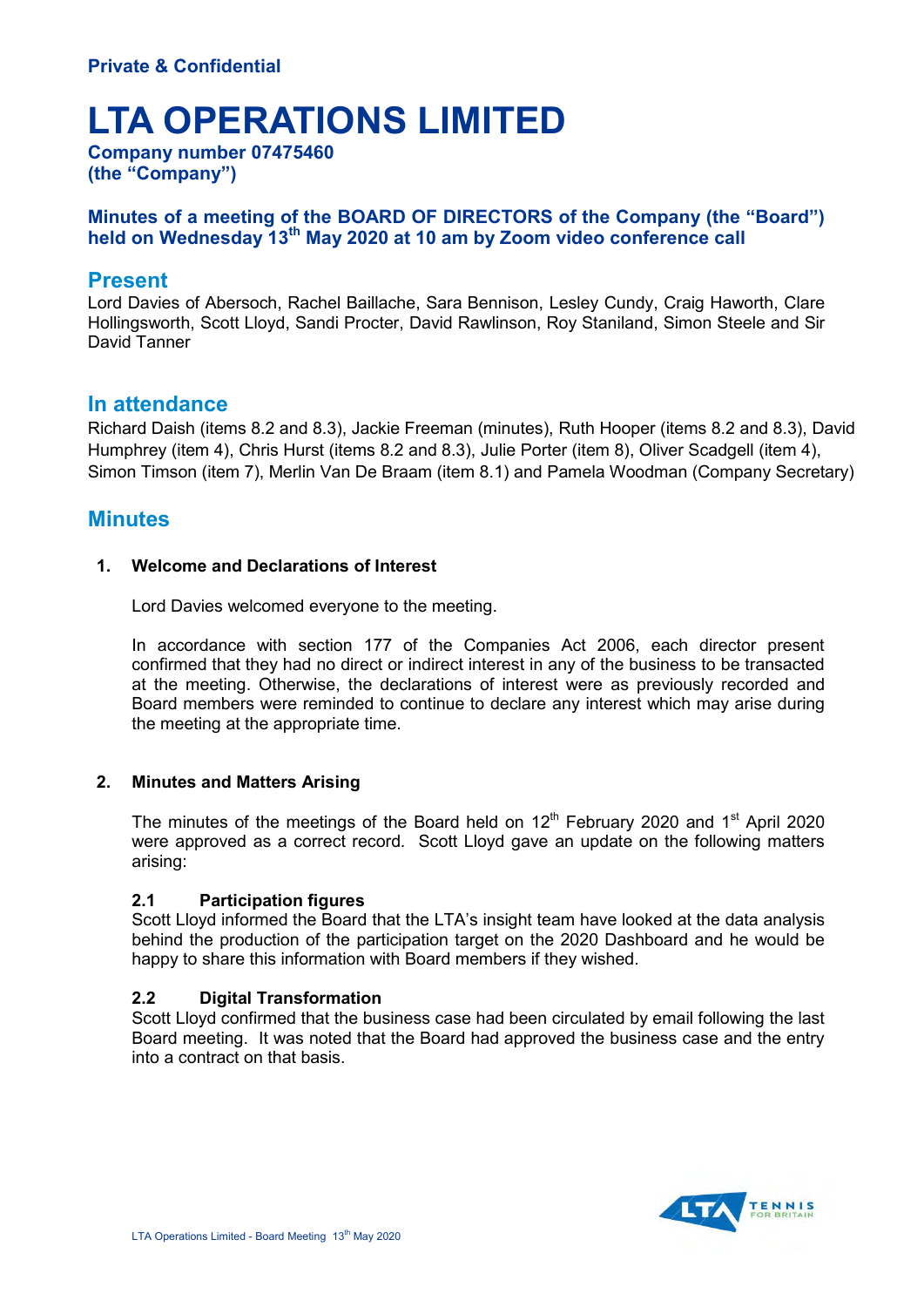## **3. CEO Executive Summary**

Board members had received a comprehensive summary in the Board pack. This was taken as read and Scott Lloyd provided the following updates.

- **Membership:** An update on the latest proposal was appended to the CEO report and has also been shared with the Council elected Board members and the Tennis Development Committee ("TDC").
- **Social and content work:** Since the last Board meeting, there has been a significant growth in traffic and visibility as a result of the drive in social and content work.
- **Local Tennis Leagues:** The acquisition of Local Tennis Leagues Limited completed in March 2020 and work on integration into the LTA is underway.
- **LTA Youth**: LTA Youth–Schools was officially launched at the Youth Sport Trust annual conference on 27<sup>th</sup> February 2020. Due to the outbreak of Covid-19, coach and teacher training sessions have had to be postponed for the time being. However, the LTA has since repurposed certain content for the "Tennis at Home" campaign and is currently considering options on how best to recommence the programme when schools re-open completely. The LTA had applied to the Professional Development Board for Physical Education and has been awarded 'approved provider status' for both provider of professional development and LTA Youth resources strands, with the application being described as being of "outstanding quality".
- **Tennis Scotland:** The next Board meeting will be on 22<sup>nd</sup> June 2020 and Sandi Procter offered to attend on behalf of the Board.
- **Finances:** BDO have now confirmed that the LTA has been given 'Good' status on the Finance and Governance review.
- **Board Nominated Councillors:** Scott Lloyd confirmed that Vicky Williams is leading this piece of work to appoint additional Councillors with appropriate skills and experience. Sandi Procter was asked to contact her to share the results from the Council skills gap exercise that was carried out. David Rawlinson informed the Board that Baroness Ford has decided to step down from her role as Councillor as she has taken on a new commercial role which involves being abroad for long periods of time.
- **Performance:** Sara Bennison asked if it would be possible to have bios on the players that have been accepted into the Academies.

## **3.1 2020 Business Dashboard**

Scott Lloyd confirmed that an updated 2020 Dashboard will be brought to the Board at a later date.

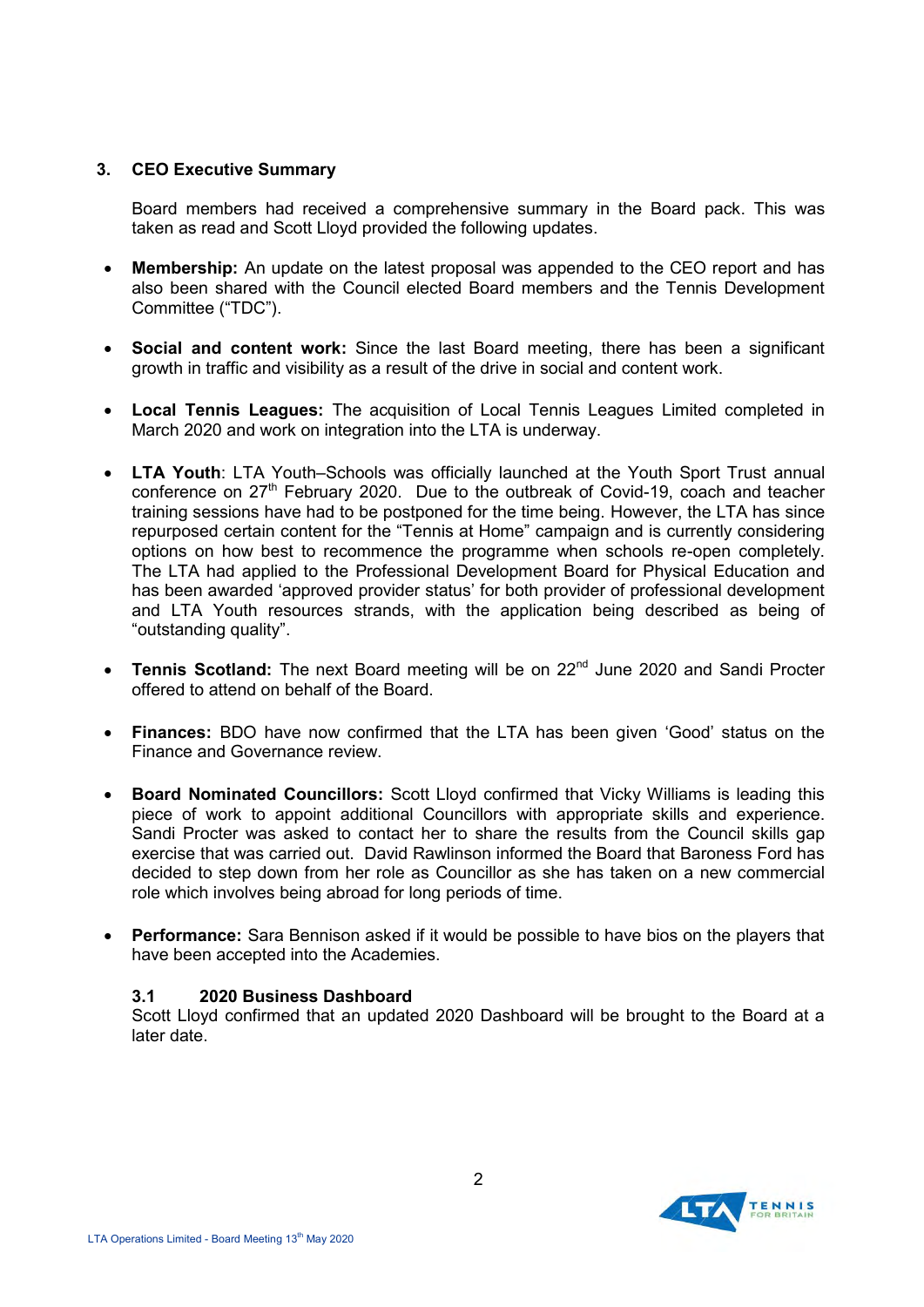## **4. Safeguarding Report**

[Olly Scadgell and David Humphrey joined the meeting]

The report prepared by David Humphrey was noted. He also gave an update on the following:

**Cases:** David Humphrey said that Mat Lea is working on safeguarding guidance for coaches and volunteers during lockdown.

**Safeguarding Visits:** 165 support visits were made before lockdown began, including meetings with the National Academies to discuss trip guidance.

**Safeguarding Strategy:** The intention to extend, to level 2 coaches, the mandatory requirement for coaches working at LTA registered venues to be LTA Accredited (which requirement currently applies, and continues to apply, in relation to coaches at levels 3 to 5) has been put on hold due to the COVID-19 disruption impact on venues an coaches and will instead be implemented in 2021. In the meantime, the Safeguarding team is looking at interactive training options so that standards can be maintained during the current period.

**Sport England Safe to Play Campaign:** This will be relaunched in 2021.

**Wrexham update:** The on-line training video resource for Club committees will be ready by July 2020.

**Safeguarding and Protection Committee:** The 3 new Chairs have now been through an induction process and David Humphrey was pleased with the contribution they are already beginning to make.

The annual inspection from the NSPCC Child Protection in Sport Unit will be taking place on  $28<sup>th</sup>$  May 2020 and the Board will be informed of the outcome in due course

[David Humphrey and Oliver Scadgell left the meeting]

## **5. Finance report**

Board members had received a report from Simon Steele in the Board pack, covering finance, technology and legal, which was taken as read. The Board noted that the Audit Committee had reviewed the full risk register at its meeting on 31 March 2020 and that it had received the summary of the risk register set out in the Board pack.

The Board noted that the 2019 Finance & Governance Report for Lawn Tennis Association Limited ("LTA Limited") and its group (of which the Company was part) had been approved by the board of LTA Limited.

#### **5.1 2020 Revised Forecast**

Simon Steele explained that, since the overview was presented to the Board on 1<sup>st</sup> April 2020, further work has been completed to confirm and/or identify further savings.

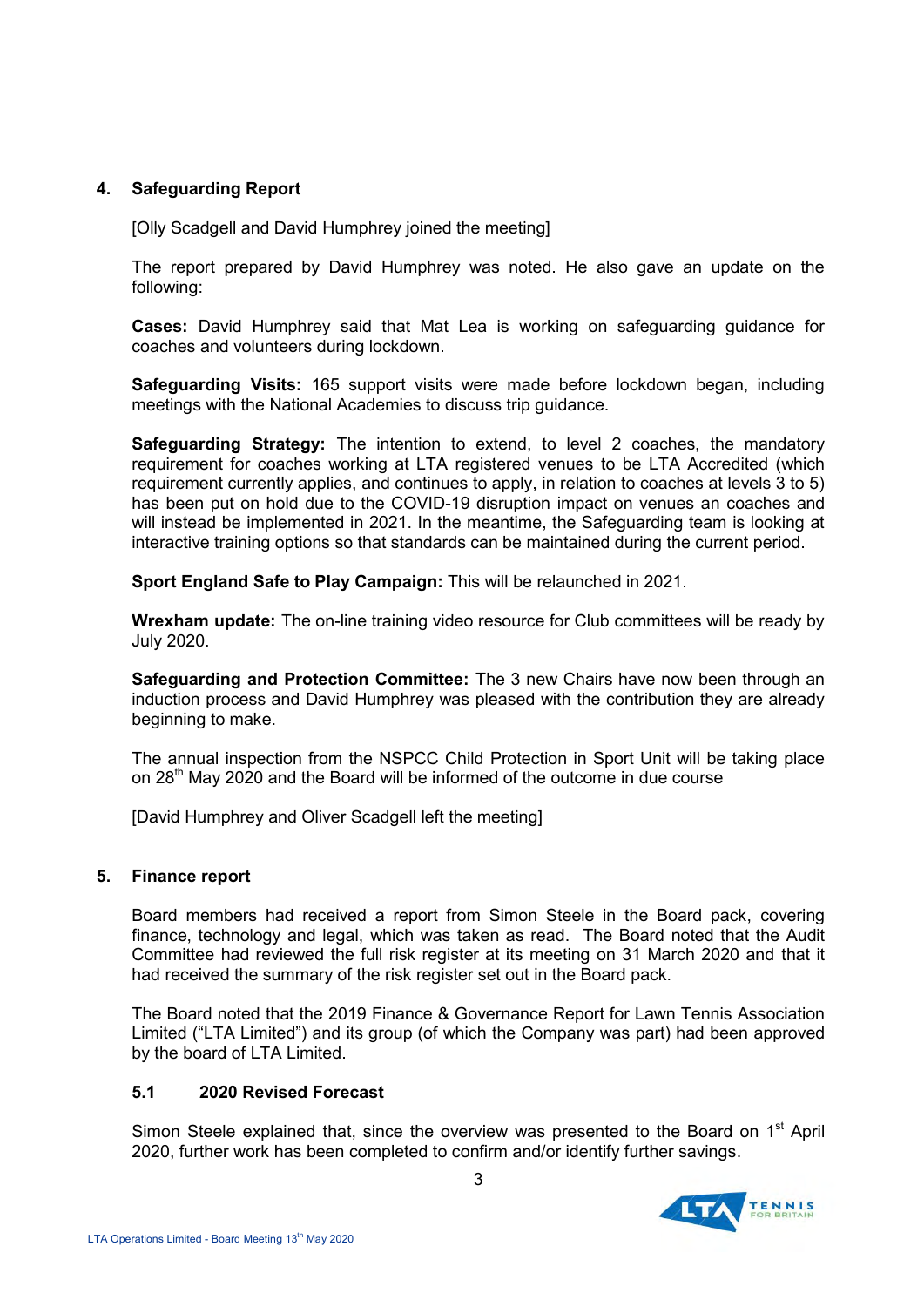Sandi Procter suggested that the LTA should consider any facility investment based on existing facilities, specifically Community Indoor Tennis Centres, helping prevent them being closed or converted into other sporting facilities. Scott Lloyd confirmed that the shape of the facility investment strategy would be influenced by the pandemic crisis and protecting existing CITCs would see greater prioritisation.

Lord Davies asked if the LTA would consider staging a unique type of event in light of the absence of any sporting events that could attract sponsors and thus help with commercial income. Scott Lloyd replied that there is still little definitive information on how and when tennis will return and Behind Closed Doors events are expensive due to the medical protocols required. However, he noted that the events team is looking at putting together a domestic calendar of events that will give the players playing and earning opportunities. It is hoped that some of these events will take place at the NTC.

## **6. Covid-19 Impact on Business**

## **6.1 Priority Activity Review**

Simon Steele informed the Board that, at the start of 2020, a list of 27 priority activities was identified by the Executive and agreed with the Board. Following the outbreak of Covid-19, a review of these activities has been undertaken to assess the impact of the outbreak on each of the priorities. Subsequently, the Executive agreed a reprioritisation with 14 activities continuing largely as planned, 11 changing and 3 being delayed/postponed until 2021. Full details were included in the Board pack. The Board were supportive of the approach being taken.

## **6.2 Support Package Update**

Scott Lloyd said that 11 of the 13 support packages have been launched so far: 2469 coaches have benefitted from the coach grant scheme and 1746 venues have asked for a refund of their registration fee thus far. Scott Lloyd said that the counties were being lined up to support those coaches that were not eligible under the coach grant scheme by nature of their part time work (less than 30 hours per week) and details would be communicated by the end of May. Lord Davies thanked Scott and the team for the work done to get these support packages up and running and suggested that the media team should look at any opportunities to illustrate the assistance the LTA has given to the sport.

## **7. Performance Strategy Review**

## [Simon Timson joined the meeting]

Simon Timson gave the Board a presentation on the Performance strategy and its progress since being launched in 2018. He highlighted the 6 core principles of the Player Pathway and its programmes and that these will continue to be applied ever more keenly at each stage of the Player Pathway.

Scott Lloyd said that, although the LTA will continue to operate in accordance with the 5 year plan, he will be looking to improve the way work is done with the Regional Player

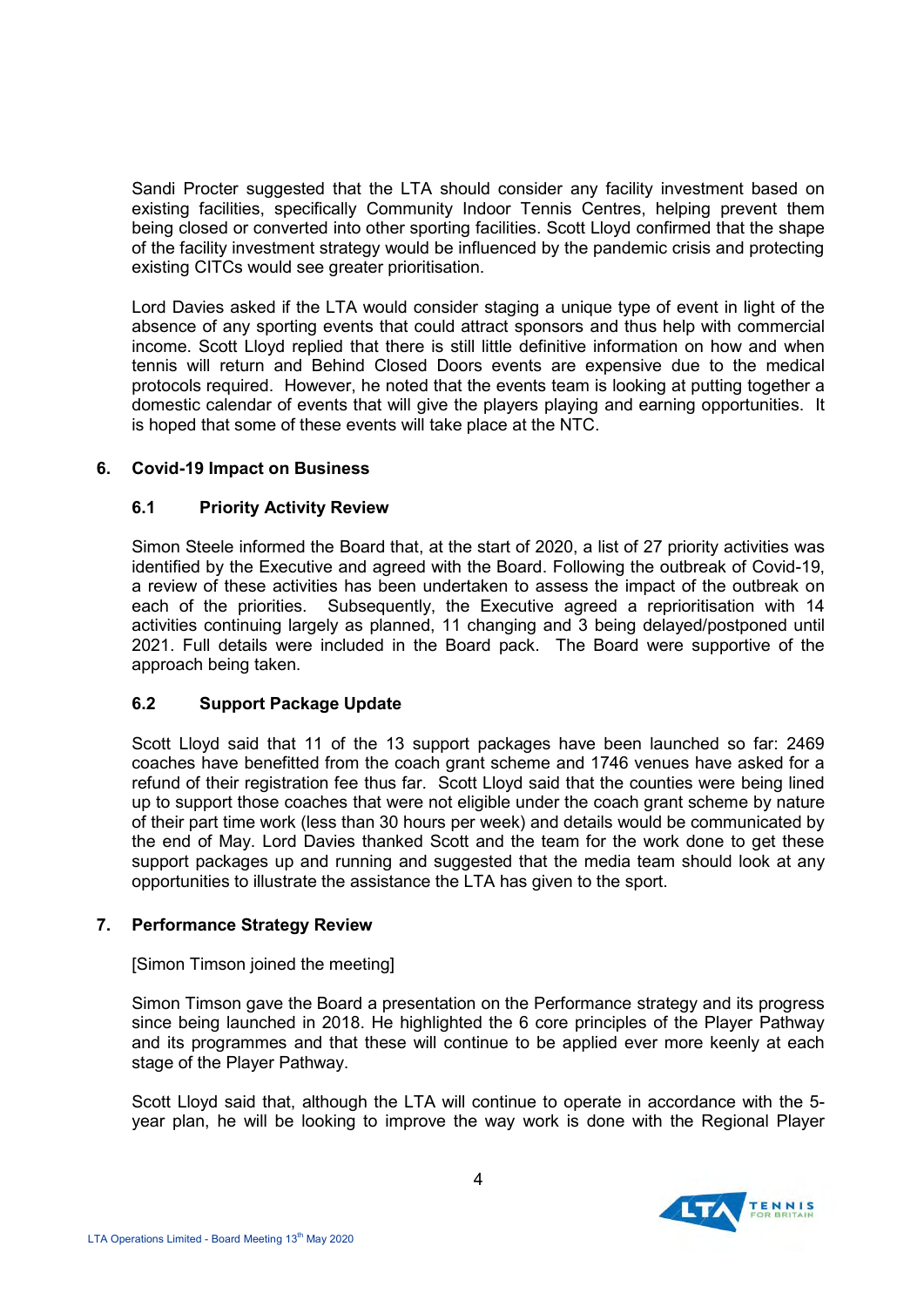Development Centres ("RPDCs") (e.g. consideration to increase the number to fill the gaps geographically and enhancing the investment in each of the RPDCs).

Lord Davies and Clare Hollingsworth, on behalf of the Board members, thanked Simon Timson for his enormous contribution to the LTA and wished him every success in his new role.

[Simon Timson left the meeting]

#### **8. Key business areas**

[Julie Porter and Merlin Van De Braam joined the meeting]

#### **8.1. Coach Education Delivery Model, Coaching Pathway and Curriculum**

Merlin Van De Braam gave a detailed presentation on the future direction of the coach education delivery model and an overview of the coaching pathway and curriculum. The Board were supportive of the proposals and the work carried out to date and thanked Merlin Van De Braam for the comprehensive presentation.

[Merlin Van De Braam left the meeting and Richard Daish, Ruth Hooper and Chris Hurst joined the meeting]

#### **8.2 Brand Tennis and 'Back to Tennis'**

Richard Daish gave a presentation from a marketing perspective on the brand positioning for tennis; content plan and details of the Back to Tennis campaign to be launched over the summer.

#### **8.3 Content Strategy**

The Board watched the new creative video 'Play your Way'. Sara Bennison welcomed the content and suggested that the LTA could think how to explain to more traditional players/fans why there is a need to appeal to a wider audience. Sandi Procter commented that the LTA should also consider including in the content that there are different types of tennis ball, some of which are designed to make tennis easier to play and so it may be helpful for newcomers to the sport to be made aware.

[Julie Porter, Richard Daish, Ruth Hooper and Chris Hurst left the meeting]

#### **9. Corporate governance approvals**

There were no corporate governance approvals to be considered by the Board.

#### **10. Verbal updates from Committees**

Roy Staniland will be issuing a formal report from the recent Tennis Development Committee meeting for inclusion in the Council papers. He asked for his thanks to be

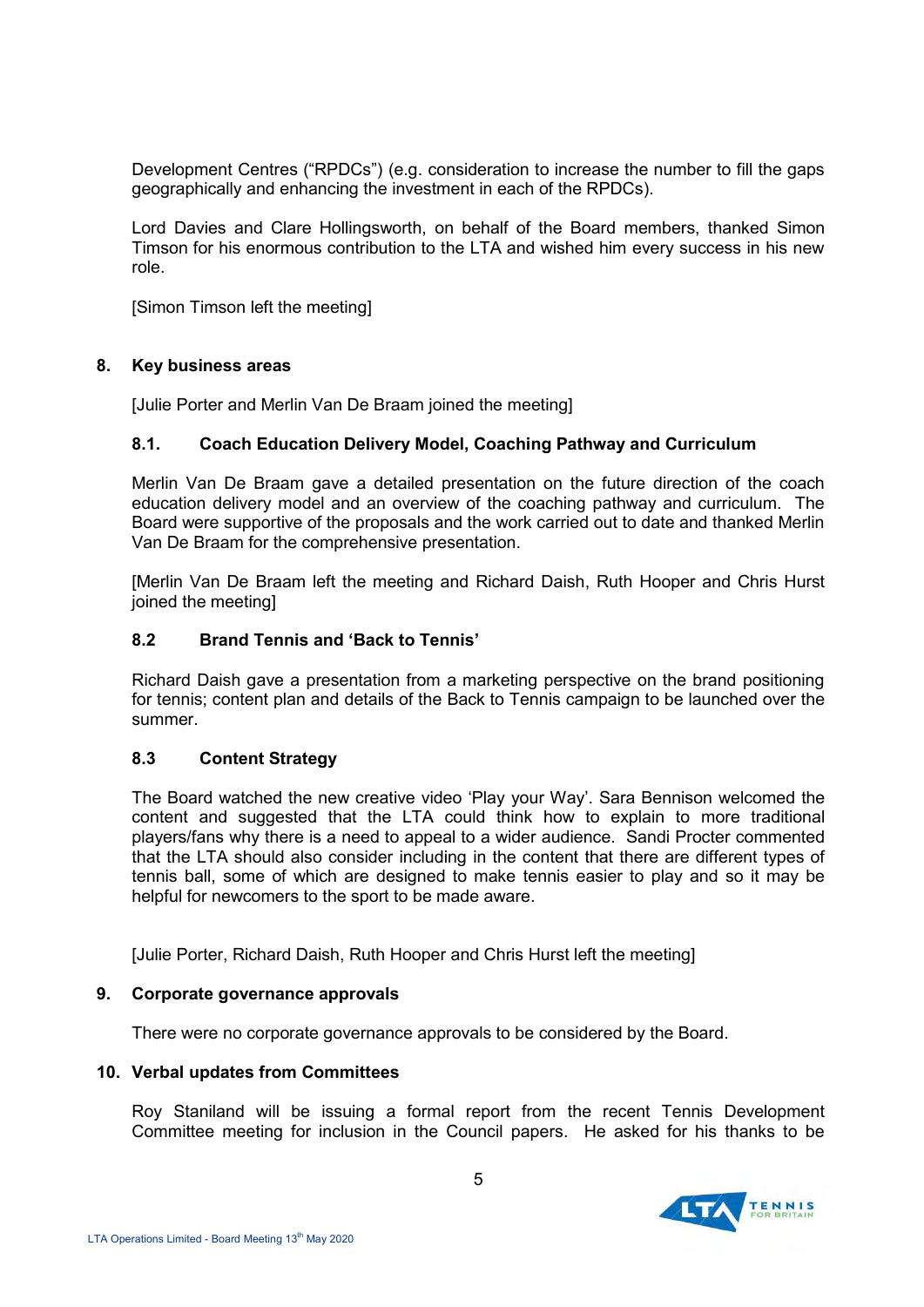passed on to Olly Scadgell and Merlin Van De Braam for the support and work on the support packages.

#### **11. Reports for noting**

#### **11.1 Business update**

The Business update was noted.

Lord Davies thanked the Executive for their presentations and there being no further business, the meeting closed at 4pm.

Signed ………………………………….. Date …………………………………….

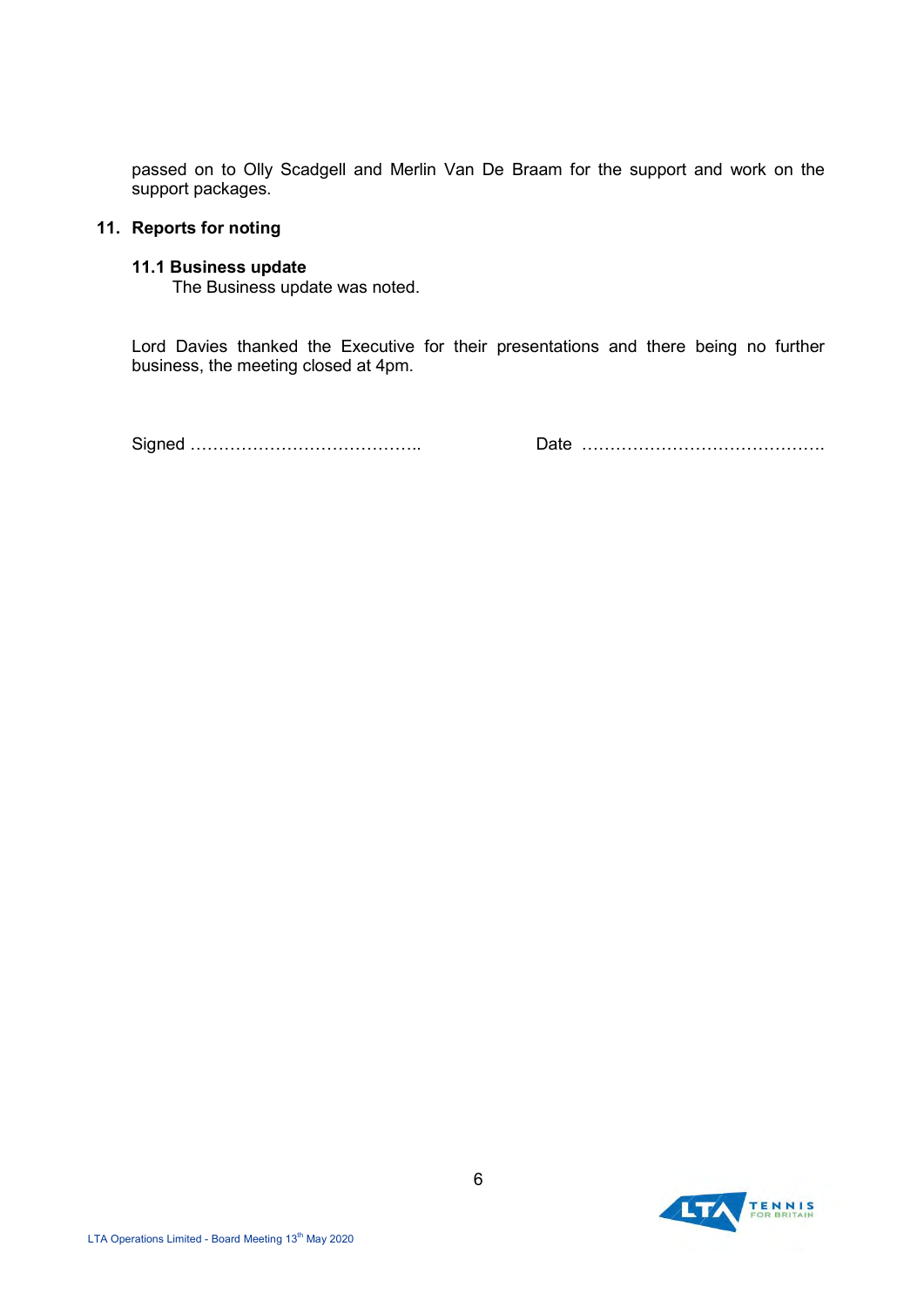# **LAWN TENNIS ASSOCIATION LIMITED**

**Company number 07459469 (the "Company")**

## **Minutes of a meeting of the BOARD OF DIRECTORS of the Company (the "Board") held on Wednesday 13th May 2020 at 10.00 am by Zoom video conference call**

## **Present**

Lord Davies of Abersoch, Rachel Baillache, Sara Bennison, Lesley Cundy, Craig Haworth, Clare Hollingsworth, Scott Lloyd, Sandi Procter, David Rawlinson, Roy Staniland, Simon Steele and Sir David Tanner

## **In attendance**

Jackie Freeman (minutes), Pamela Woodman (Company Secretary)

# **Minutes**

#### **1. Welcome and Declarations of Interest**

Lord Davies welcomed everyone to the meeting.

In accordance with section 177 of the Companies Act 2006, each director present confirmed that they had no direct or indirect interest in any of the business to be transacted at the meeting. Otherwise, the declarations of interest were as previously recorded and Board members were reminded to continue to declare any interest which may arise during the meeting at the appropriate time.

## **2. Minutes and Matters Arising**

The minutes of the meeting of the Board held on  $12<sup>th</sup>$  February 2020 were approved as a correct record and there were no matters arising.

## **3. CEO Executive Summary**

Board members had received a comprehensive summary in the Board pack. This was taken as read and Scott Lloyd supplemented his summary with a verbal update on a variety of operational and other matters.

#### **4. Finance**

Board members had received a report from Simon Steele in the Board pack which was taken as read. Copies of the Company's 2019 Finance & Governance Report (incorporating the Company's and the Company's group's financial statements), the letter of representation from the directors of the Company to the auditors and a note setting out the rationale for continuing to prepare the Company's group's financial statements on a going concern basis in light of increased uncertainty due to the ongoing COVID-19 pandemic had all been provided to the Board prior to the meeting.

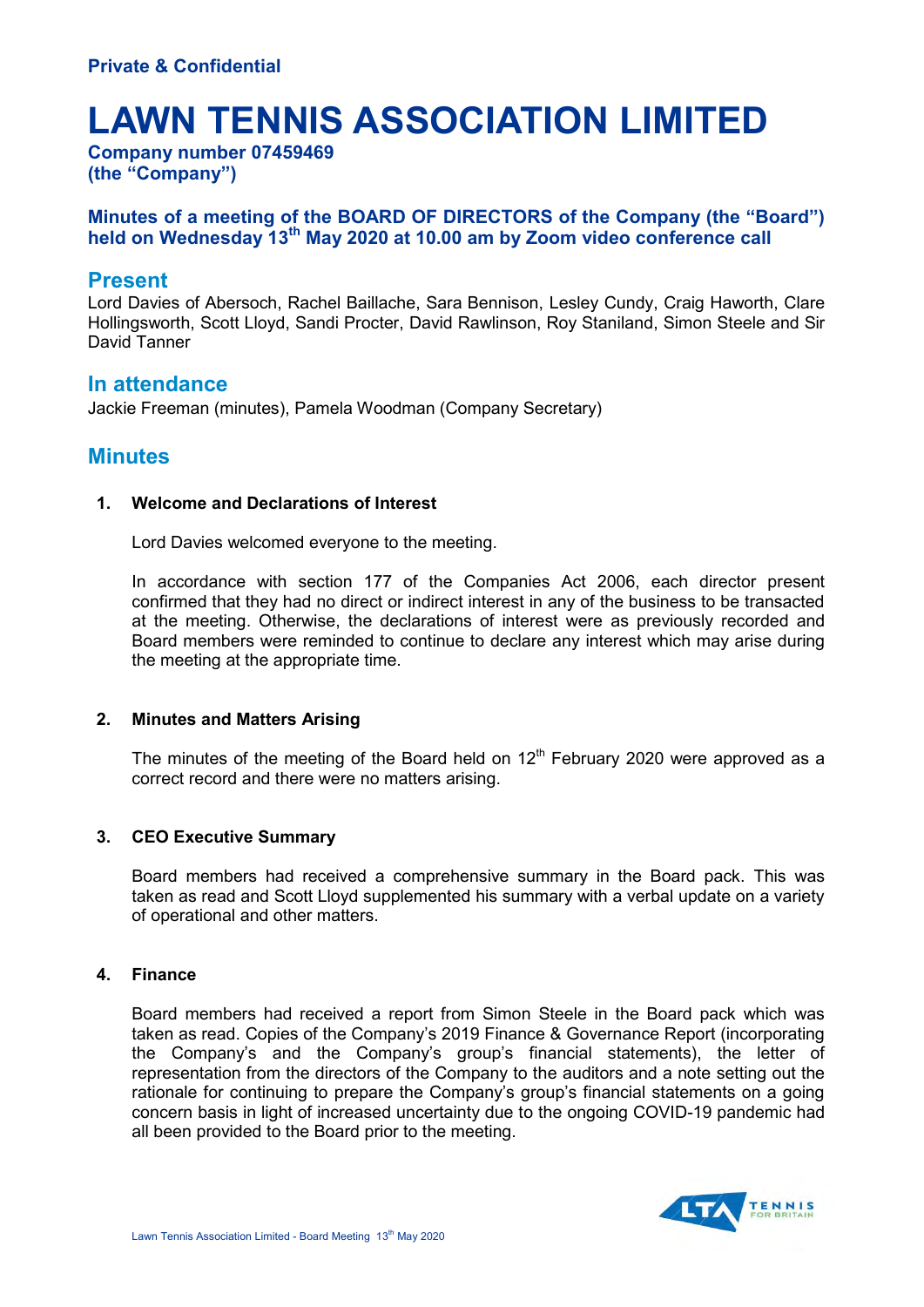The Audit Committee had reviewed and recommended to the Board for approval both the Company's 2019 Finance & Governance Report and the letter of representation and, after due consideration of the documentation provided, the Board approved them.

The Board noted that the Audit Committee had reviewed the full risk register at its meeting on 31 March 2020 and that it had received the summary of the risk register set out in the Board pack.

## **5. Corporate Governance approvals**

### **5.1 Approval of LTA Rule amendment: Name change to "The Army Tennis Association"**

The Board approved the change of name of the "Army Lawn Tennis Association"/"The Lawn Tennis Association of the Army" to "The Army Tennis Association" and that the LTA Rules should be amended accordingly to reflect this.

## **5.2 Approval of new trustee of The LTA Trust**

This item was withdrawn from the agenda.

#### **5.3 Approval of updated Remuneration Committee Terms of Reference**

The Board approved the updated version of the Terms of Reference for the Remuneration Committee which were included in the Board pack.

## **6. Health & Safety Report**

The Health & Safety report provided in the Board pack was noted.

## **7**. **International Report**

The International Report provided in the Board pack was noted.

## **8**. **Draft agenda for May Council briefing**

The agenda was noted. Scott Lloyd would check that relevant Board papers were also included in the Council packs.

#### **9. Committee Reports**

The following minutes were noted:

- Tennis Development Committee (29/1/2020)
- Council Nominations Committee (11/02/2020) draft
- Council Minutes (26/2/2020) draft
- Audit Committee (31/03/2020) The Board noted the recommendation of the Board Nominations Committee that Andy Fay should be appointed to the Audit Committee and approved the appointment.